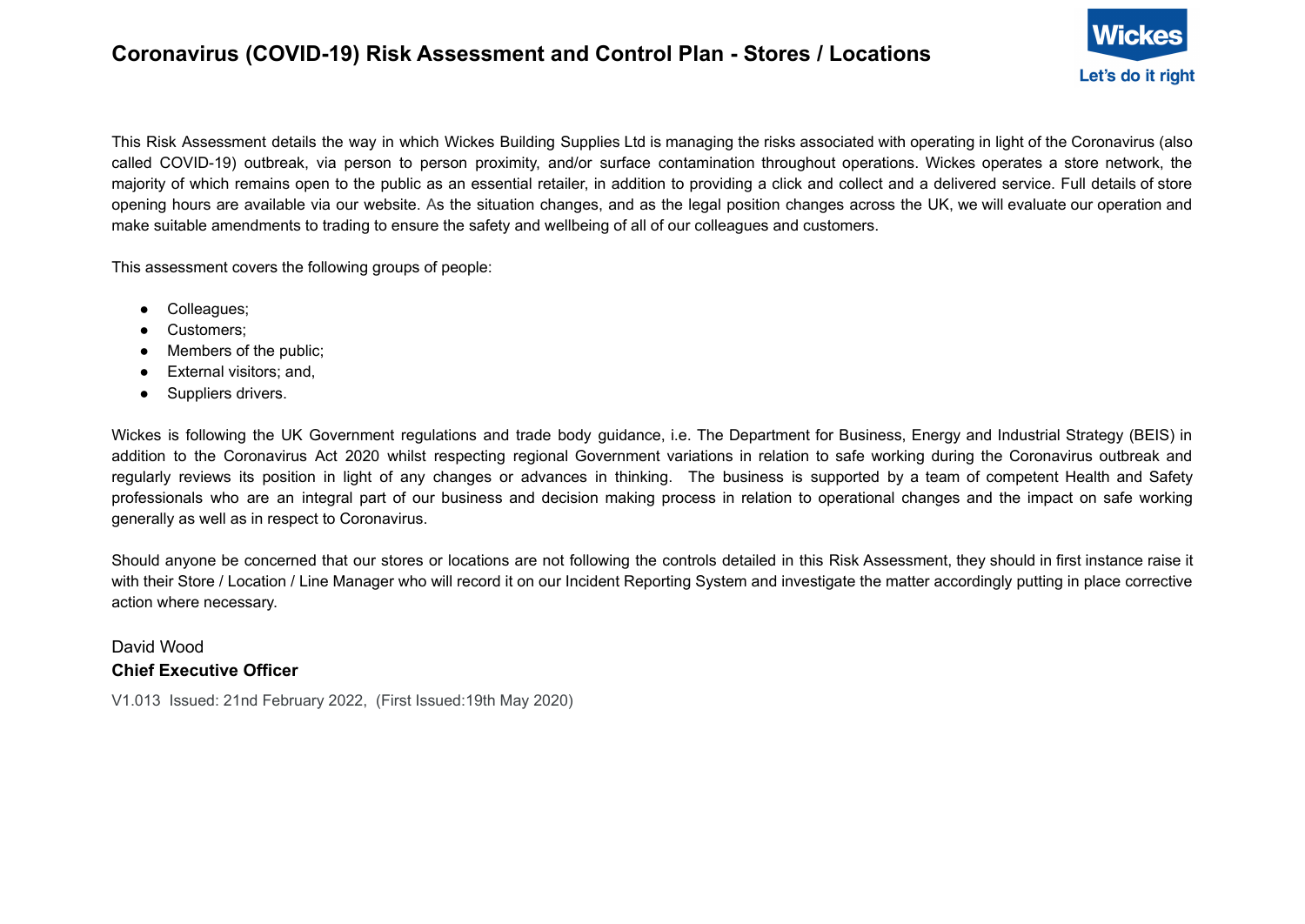| Hazards / Potential Point of Transmission   Existing Company Controls |  |
|-----------------------------------------------------------------------|--|
|-----------------------------------------------------------------------|--|

the control of the control of the control of the

and the contract of the contract of the contract of the contract of the contract of the contract of the contract of

| Although social distancing and a 2m separation is no longer mandatory, colleagues are expected to be mindful of others whilst working in stores. Masks<br>continue to be a requirement in Wales and Scotland, but not in England. |                                                                                                                                                                                                                                                                                                   |
|-----------------------------------------------------------------------------------------------------------------------------------------------------------------------------------------------------------------------------------|---------------------------------------------------------------------------------------------------------------------------------------------------------------------------------------------------------------------------------------------------------------------------------------------------|
| Risk of contracting COVID-19 in higher risk<br>areas                                                                                                                                                                              | Wickes has fully adopted Government Local Covid Alerts Levels to manage the controls to reduce the risk of<br>transmission for all stores / locations in medium, high, very high areas / Tier numbering systems.                                                                                  |
|                                                                                                                                                                                                                                   | Where required signage is displayed in entrance and public areas displaying the requirement to wear face<br>coverings.                                                                                                                                                                            |
|                                                                                                                                                                                                                                   | Where required all areas of the business have adopted and maintain the Government "Hands, Face, Space"<br>guidance                                                                                                                                                                                |
| contracting<br>COVID-19<br>Risk of<br>whilst                                                                                                                                                                                      | Colleagues are encouraged to use their own private transport to get to work where possible.                                                                                                                                                                                                       |
| travelling to and from work                                                                                                                                                                                                       | A face covering must be used when using public transport or public transport hubs Scotland and Wales and<br>recommended in England.                                                                                                                                                               |
|                                                                                                                                                                                                                                   | Where possible, shift patterns enabling travel outside of peak times and provision of antiseptic wipes and<br>hand sanitiser in place.                                                                                                                                                            |
|                                                                                                                                                                                                                                   | Consideration will be made locally on how colleagues will get to and from work. Locations will, where<br>possible provide facilities to enable colleagues to walk, run or cycle to work.                                                                                                          |
| Risk of contracting COVID-19 on route to or<br>at customer sites during deliveries<br>collections                                                                                                                                 | Where required 2 metre social distancing measures in place throughout the full process i.e. politely declining<br>handshakes, customers not to assist in unloading/ loading products, contact free confirmations of<br>acceptance of delivery/ collections, contact free product familiarisation. |
|                                                                                                                                                                                                                                   | This includes social distance measures in place for 2 person delivery crews including use of ventilation, fixed<br>partnering etc were required.                                                                                                                                                  |
|                                                                                                                                                                                                                                   | Clear customer and colleague communication of amended safe working practices in advance of deliveries/<br>collection.                                                                                                                                                                             |
|                                                                                                                                                                                                                                   | Colleagues are empowered to stop work if they feel safe conditions are not in place.                                                                                                                                                                                                              |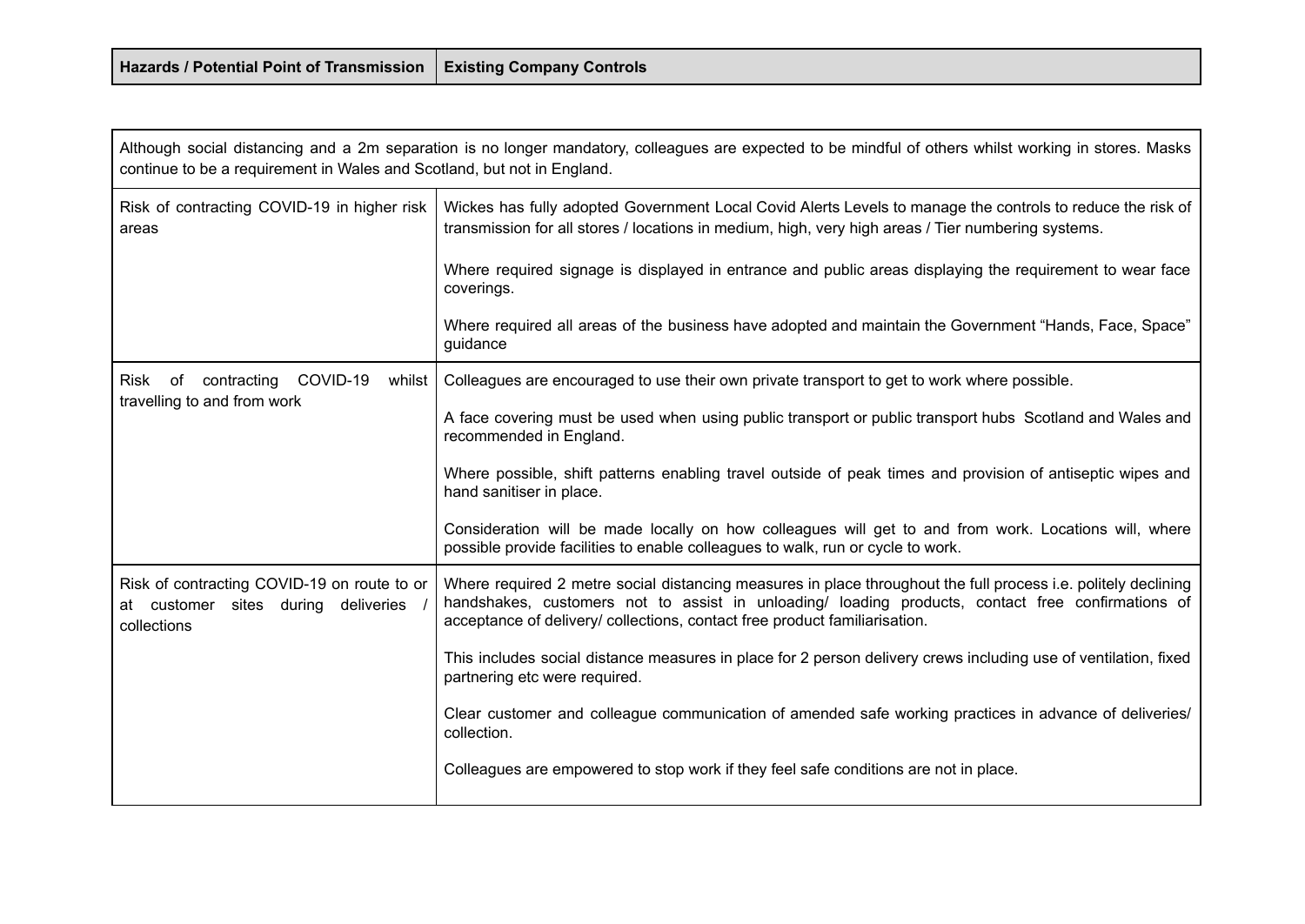| Hazards / Potential Point of Transmission   Existing Company Controls |  |
|-----------------------------------------------------------------------|--|
|-----------------------------------------------------------------------|--|

|                                                                              | In England there is no requirement to wear masks or a 2m distance (England Government guidance<br>updated 12th July 2021)                                                                                                                                                                                                                                                          |
|------------------------------------------------------------------------------|------------------------------------------------------------------------------------------------------------------------------------------------------------------------------------------------------------------------------------------------------------------------------------------------------------------------------------------------------------------------------------|
| Risk of contracting COVID-19 during click &<br>collect / return transactions | Store set up in accordance with the latest company social distancing principles which is conversant with the<br>government guidance. Click and collect system implemented according to social distancing principles.                                                                                                                                                               |
|                                                                              | Safely segregated collection / return bays set up to facilitate contact free collections/ returns.                                                                                                                                                                                                                                                                                 |
|                                                                              | Customers to load their own vehicles in Scotland and Wales, assistance can be provided only where 2m<br>distancing can be maintained.                                                                                                                                                                                                                                              |
|                                                                              | Any Mechanical Handling Equipment (MHE) used can be suitably cleaned and disinfected prior and after<br>use.                                                                                                                                                                                                                                                                       |
|                                                                              | Disposal gloves and hand sanitising methods in place for customer and colleague use.                                                                                                                                                                                                                                                                                               |
|                                                                              | A face covering must be used when in public areas in shops.                                                                                                                                                                                                                                                                                                                        |
| Risk of contracting COVID-19 during counter<br>payment transactions          | Store set up in accordance with the latest company social distancing principles which is conversant with the<br>government guidance.                                                                                                                                                                                                                                               |
|                                                                              | Card, account and contactless payments are encouraged and preferred, max contactless amount increased -<br>Cash payments may be restricted in locations within regional lockdown areas.                                                                                                                                                                                            |
|                                                                              | Hand sanitising methods in place for customer and colleague use. Normal gloves worn when handling<br>products.                                                                                                                                                                                                                                                                     |
|                                                                              | Regular washing of hands using soap and warm water for 20 seconds.<br>Colleagues are reminded to not touch eyes, nose or mouth if hands are not clean and to sneeze or cough<br>into a tissue and bin it immediately.                                                                                                                                                              |
|                                                                              | Social distancing measures in place throughout all working areas. One workstation / telephone / desk policy<br>in place. Systems are in place locally to ensure workstations are socially distanced. This is a blend of options<br>including 2m distance, desks facing different directions or screens depending on the locals constraints.<br>Desks cleaned before and after use. |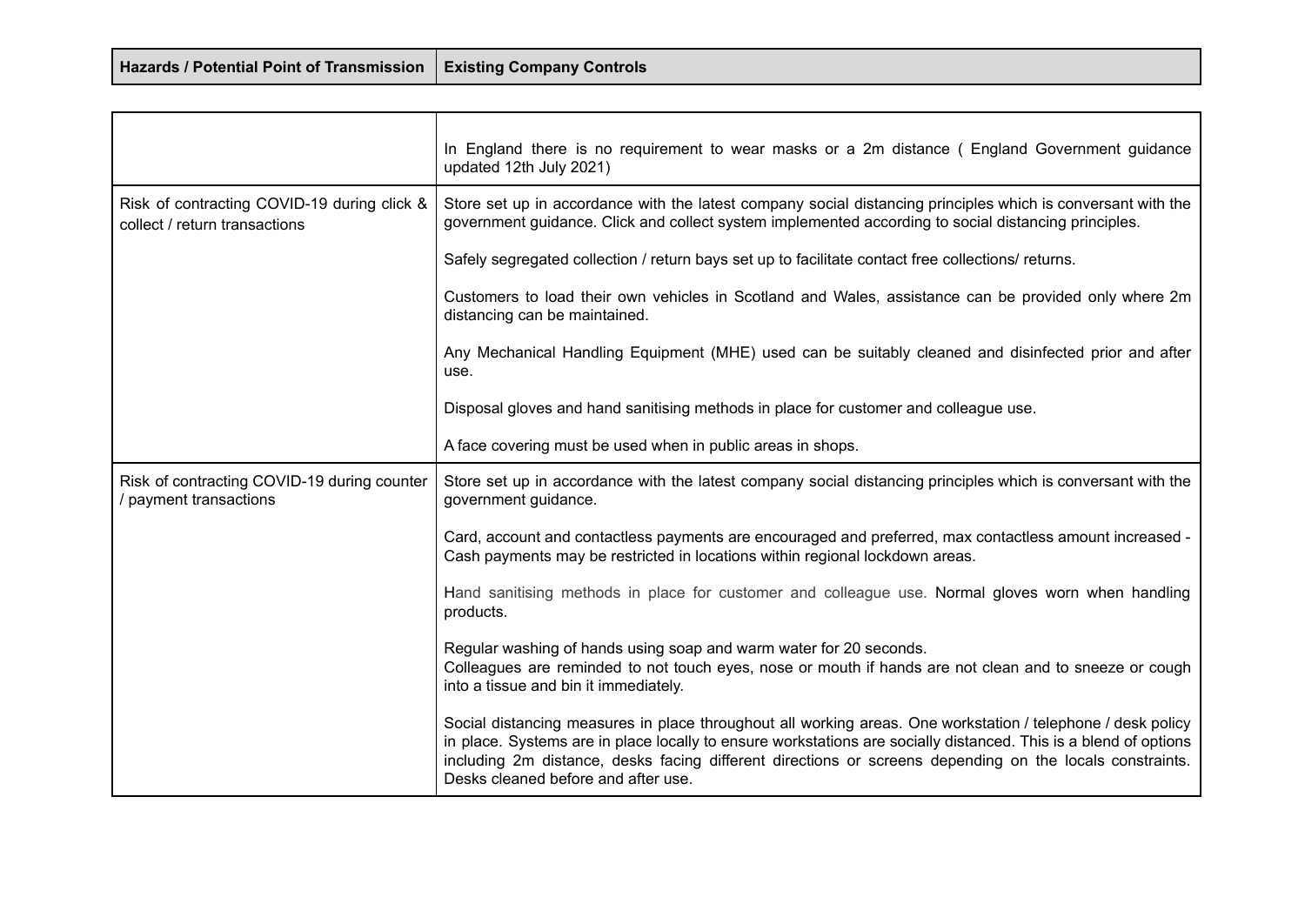| Hazards / Potential Point of Transmission   Existing Company Controls |  |
|-----------------------------------------------------------------------|--|
|-----------------------------------------------------------------------|--|

┱

|                                                                                                                                      | All essential visitors or contractors will have an induction which includes local covid secure ways of working,<br>locations to sign visitors in on their behalf.                                                                                            |
|--------------------------------------------------------------------------------------------------------------------------------------|--------------------------------------------------------------------------------------------------------------------------------------------------------------------------------------------------------------------------------------------------------------|
| Risk of contracting COVID-19 from work and<br>trade areas inc shop floors, workstations,<br>workshops, and product preparation areas | Store set up in accordance with the latest company social distancing principles which is conversant with the<br>government guidance.                                                                                                                         |
|                                                                                                                                      | Increased cleaning and disinfection stations and methods in place to reduce risk of contamination.                                                                                                                                                           |
|                                                                                                                                      | External visitors including suppliers etc. limited dependant on operating model and essential requirements.<br>Social distancing measures in place throughout all working areas i.e. workstation / telephone / desk policy in<br>place.                      |
|                                                                                                                                      | Wipe down desks and counters regularly - including credit card readers - with antibacterial wipes (Big Wipes<br>etc).                                                                                                                                        |
|                                                                                                                                      | Colleagues regularly wash hands for 20 seconds with soap and warm water.<br>Colleagues briefed on avoiding touching their eyes, nose or mouth unnecessarily or when their hands are<br>unclean.                                                              |
|                                                                                                                                      | Systems are in place locally to ensure workstations are socially distanced. This is a blend of options<br>including 2m distance, desks facing different directions or screens depending on the locals constraints.<br>Desks cleaned before and after use.    |
|                                                                                                                                      | Any essential visitors or contractors will have an induction which includes our Covid secure ways of working,<br>sign in system completed on their behalf.                                                                                                   |
|                                                                                                                                      | Team briefings or meetings are held outdoors or in well ventilated rooms with appropriate numbers. .                                                                                                                                                         |
| Risk of contracting COVID-19 from shared<br>welfare facilities                                                                       | Increased hygiene in shared areas. Tables and worktops wiped down with antibacterial spray after every use.<br>Frequently touched shared equipment i.e. kettles, refrigerators, microwaves etc to be frequently cleaned<br>using standard cleaning products. |
|                                                                                                                                      | Colleagues encouraged to bring their own food and drinks, and use their own cutlery.                                                                                                                                                                         |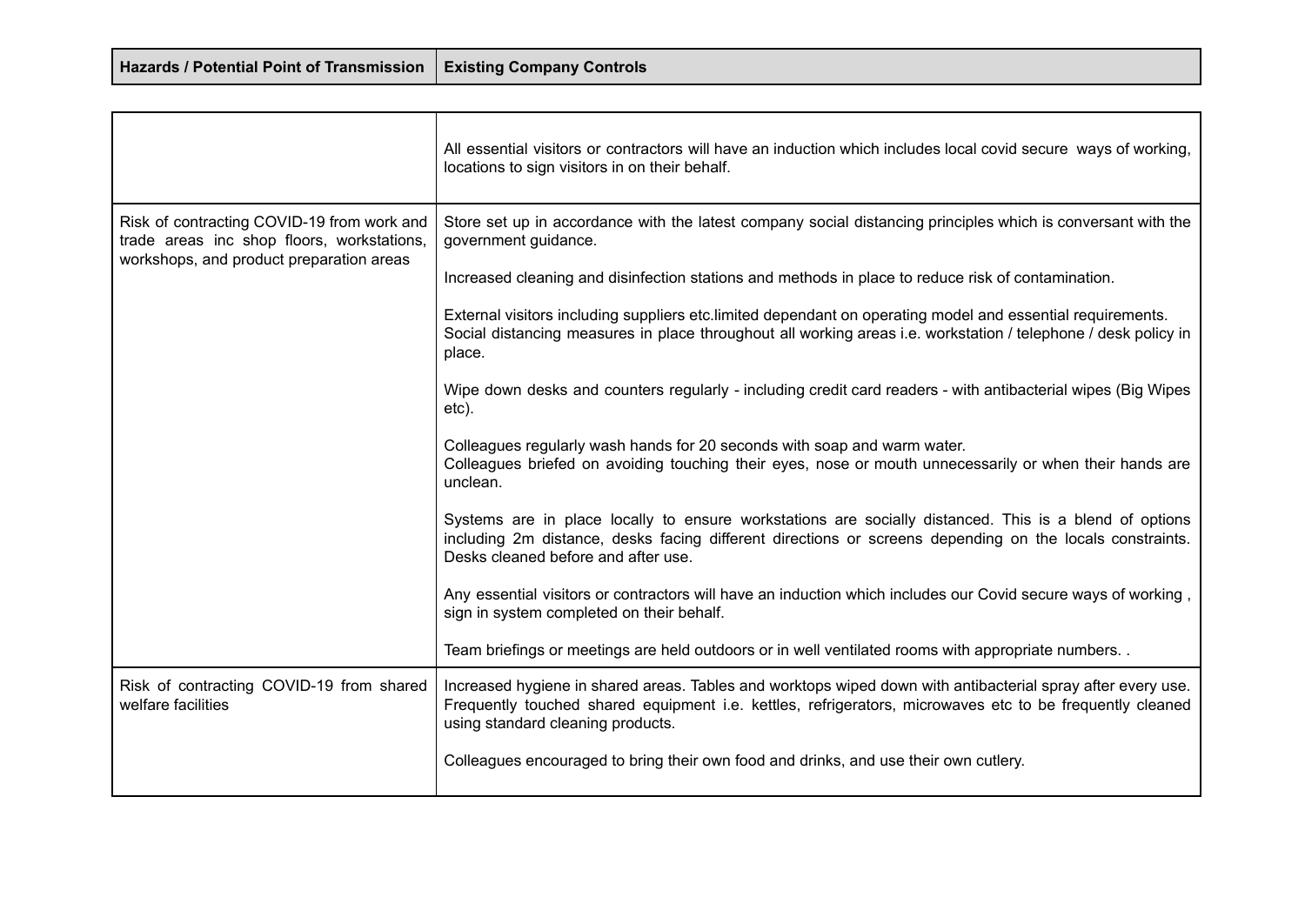| Hazards / Potential Point of Transmission   Existing Company Controls |  |
|-----------------------------------------------------------------------|--|
|-----------------------------------------------------------------------|--|

|                                                                        | Tables and contact surfaces such as door handles cleaned regularly                                                                                                                                                                                                                                                                                                           |
|------------------------------------------------------------------------|------------------------------------------------------------------------------------------------------------------------------------------------------------------------------------------------------------------------------------------------------------------------------------------------------------------------------------------------------------------------------|
| Reopening of locations following shut down<br>period                   | Continual communication to colleagues during any location shutdown / furlough. Colleagues briefed on all<br>changes to standard procedures in advance of return and confirmation that no one is displaying COVID-19<br>symptoms, or has been in contact with anyone who has before returning.                                                                                |
|                                                                        | Store including access and yard areas set up in accordance to the latest company Covid/Social Distancing<br>Principles.                                                                                                                                                                                                                                                      |
|                                                                        | Clear customer and supplier reopening communications to be managed sensitively at agreed timescales.                                                                                                                                                                                                                                                                         |
|                                                                        | Method of 2 way communication in place for colleague, customer, supplier or visitor concerns to be raised<br>and addressed accordingly.                                                                                                                                                                                                                                      |
| Completion of paperwork                                                | Colleagues follow appropriate hygiene procedures and have access to hand sanitizer.                                                                                                                                                                                                                                                                                          |
| Cleaning and disinfection                                              | Full company guidance which is conversant with current government and World Health Organisation<br>guidance in place and communicated to all colleagues. This includes increased cleaning and disinfection of<br>work areas, work equipment, vehicles and shared facilities.                                                                                                 |
| Disposal of cleaning materials and potential<br>contaminated materials | Safe disposal procedures in place and communicated to all. Verbal and visual reminders of hygiene<br>processes in work areas and to colleagues, customers and visitors.                                                                                                                                                                                                      |
| Colleague health & wellbeing                                           | Methods of 2 way communication in place for colleagues in work but also for furloughed colleagues.                                                                                                                                                                                                                                                                           |
|                                                                        | Wellbeing support channels available to all.                                                                                                                                                                                                                                                                                                                                 |
|                                                                        | Regular checks in with all colleagues to communicate changes, support concerns and to ensure people do<br>not feel isolated or fearful of changes to standard working practices.                                                                                                                                                                                             |
|                                                                        | Unless there are exceptional circumstances or for assurance visits (authorised by line management)<br>colleagues will not be staying away from home.<br>Company wide offering of flu jabs so as not to confuse symptoms of seasonal flu with Covid and vice versa.<br>Colleagues encouraged to attend site clinics or request a voucher for an immunisation at a high street |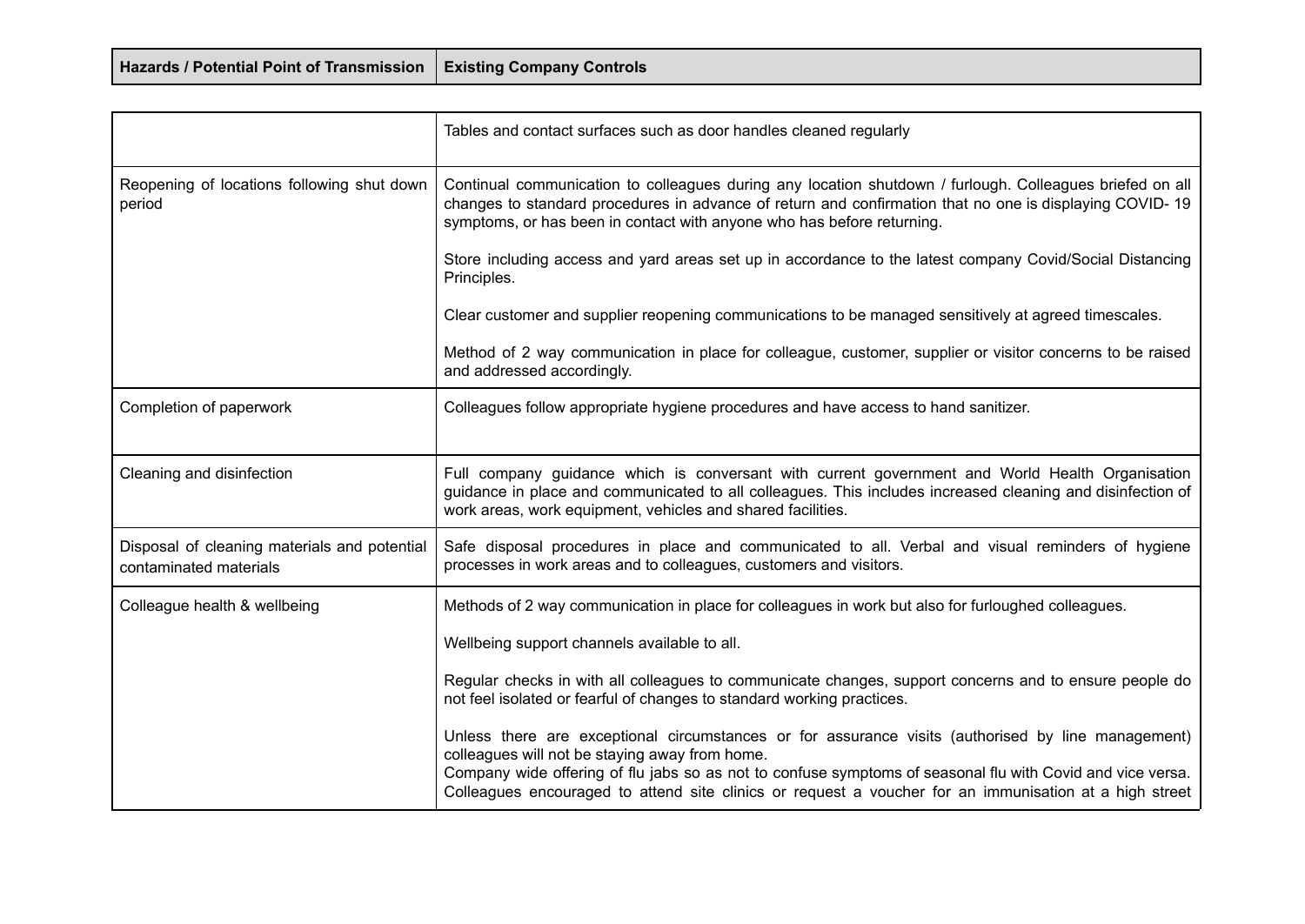| Hazards / Potential Point of Transmission   Existing Company Controls |  |
|-----------------------------------------------------------------------|--|
|-----------------------------------------------------------------------|--|

|                                                                                                                                  | bookable clinic.                                                                                                                                                                                                                                                                                                     |
|----------------------------------------------------------------------------------------------------------------------------------|----------------------------------------------------------------------------------------------------------------------------------------------------------------------------------------------------------------------------------------------------------------------------------------------------------------------|
| Transmission of virus from person displaying<br>the symptoms of COVID-19                                                         | Colleagues who are displaying symptoms (namely high temperature or a new, continuous cough) do not<br>attend work. Escalation process in place and PHE advised to undertake proximity evaluation.                                                                                                                    |
|                                                                                                                                  | If a colleague starts to display the symptoms at work, they must leave the workplace as soon as is possible<br>and the store must implement the 'cleaning and disinfection post Covid-19 case' protocol                                                                                                              |
|                                                                                                                                  | Signs displayed advising customers with the symptoms not to enter the buildings. Customers displaying<br>symptoms or behaving inappropriately will be respectfully asked to leave.                                                                                                                                   |
|                                                                                                                                  | Colleagues returning to work following a period of self isolation due to displaying COVID-19 symptoms or<br>being in contact with someone who has, are assessed prior to returning and monitored to ensure full<br>recovery, are fit to resume normal activities and risk of passing infection to others is avoided. |
| Colleagues who are vulnerable or have<br>underlying health issues becoming seriously<br>ill due to contact with COVID-19 in work | Vulnerable colleagues or those living with someone who is shielding should follow the current government<br>guidance.                                                                                                                                                                                                |
| Risk of contracting COVID-19 (from people<br>not displaying symptoms) through air due to                                         | Follow the local covid government requirements regarding face coverings and social distancing.                                                                                                                                                                                                                       |
| two persons being in close proximity                                                                                             | Implementation of social distancing principles reminders where required, this includes repositioning desks,<br>marking 2 metre zones on the floor.                                                                                                                                                                   |
|                                                                                                                                  | Any coughs or sneezes are into tissues (which are binned immediately) or into the crook of the arm                                                                                                                                                                                                                   |
|                                                                                                                                  | Any colleagues returning to work should be given a full induction which includes our social distancing<br>principles and any business unit safe ways of working guidance on our new operating models                                                                                                                 |
|                                                                                                                                  | Children are permitted to visit stores on the understanding that their parents will ensure they comply with<br>social distancing principles. If these principles are not adhered to, the family will be respectfully asked to<br>leave                                                                               |
|                                                                                                                                  | Guidance on the use of facemasks and face coverings is in place and is in line with government guidance -<br>all stores will continue to follow the WHO and government guidelines in this regard.                                                                                                                    |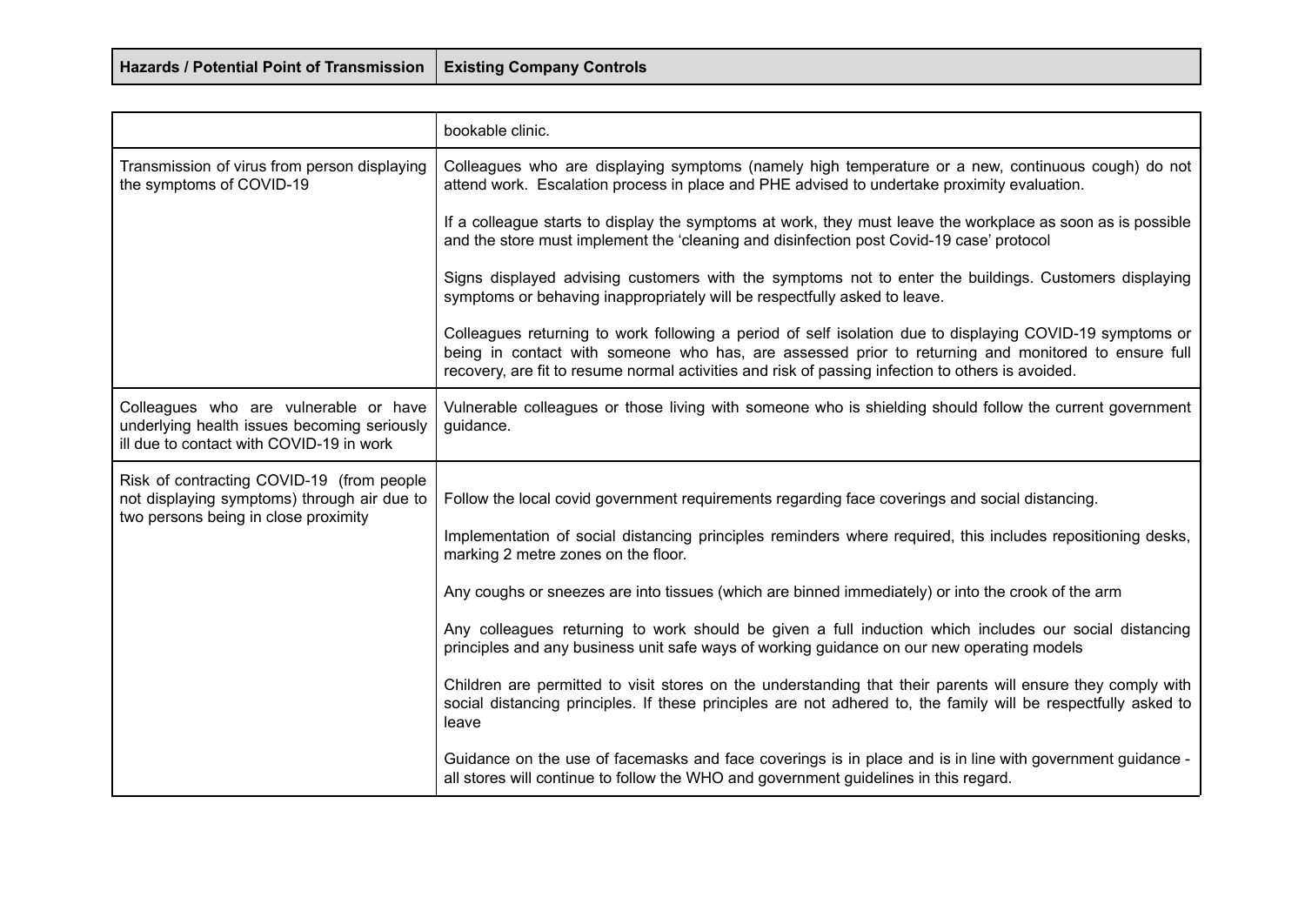| Hazards / Potential Point of Transmission   Existing Company Controls |  |
|-----------------------------------------------------------------------|--|
|-----------------------------------------------------------------------|--|

┰

|                                                                                                                                                                                   | Stores / Locations will reduce the amount of movement around stores by using phones or radios where<br>possible<br>Where applicable, customers are briefed on social distancing principles on entry to the store / location                                                                                                                                                     |
|-----------------------------------------------------------------------------------------------------------------------------------------------------------------------------------|---------------------------------------------------------------------------------------------------------------------------------------------------------------------------------------------------------------------------------------------------------------------------------------------------------------------------------------------------------------------------------|
| Risk of contracting COVID-19 (from people<br>who are / not displaying symptoms) through<br>acts of violence or aggression i.e. purposely<br>sneezing / coughing on another person | Physical barriers have been installed at some customer service areas (depending on customer access)<br>Colleagues are trained and are aware to remove themselves immediately from any persons displaying signs<br>of violence and aggression in any way, and a process to follow in case of real life situations. Escalation<br>process in place to line management and police. |
| Risk of acts of physical and / or verbal<br>aggression i.e. customer refusal to wear a<br>mandatory face mask (from 24th July 2020)                                               | Equipment installed at store to monitor, raise alarm and alert assistance i.e. CCTV, panic alarm, headsets<br>and lone working devices to instigate external regulatory support where necessary.<br>Signage displayed in public areas supporting Wickes zero tolerance stance on adverse verbal and physical<br>behaviour.                                                      |
|                                                                                                                                                                                   | Signage displayed in entrance and public areas displaying the requirement to wear face coverings and<br>observing social distancing of 2 metres where applicable.                                                                                                                                                                                                               |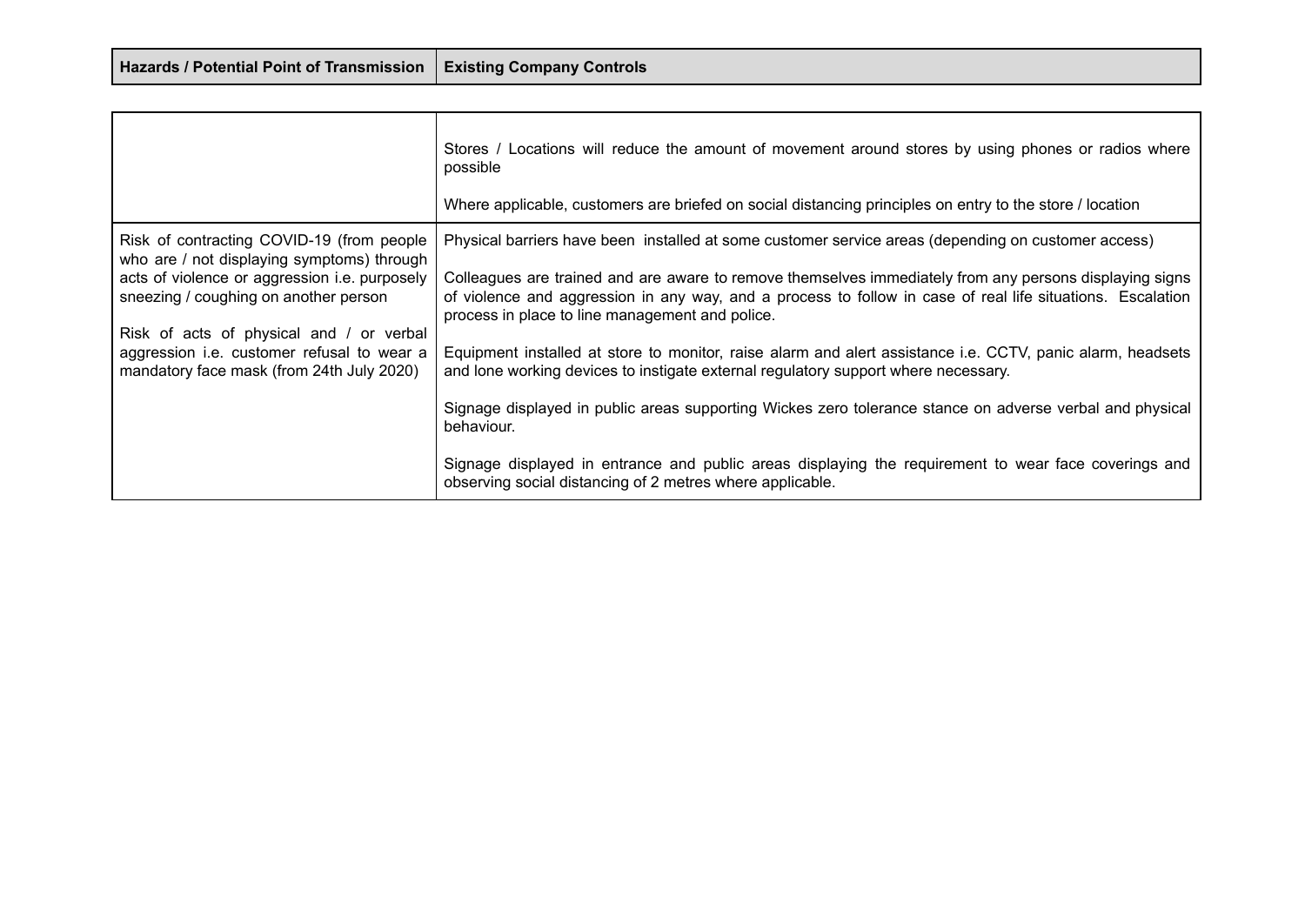| <b>Hazards / Potential Point of Transmission</b>                                                                                                        | <b>Existing Company Controls</b>                                                                                                                                                                                                                                                                                                                                                                                                                                                                                                                    |
|---------------------------------------------------------------------------------------------------------------------------------------------------------|-----------------------------------------------------------------------------------------------------------------------------------------------------------------------------------------------------------------------------------------------------------------------------------------------------------------------------------------------------------------------------------------------------------------------------------------------------------------------------------------------------------------------------------------------------|
|                                                                                                                                                         |                                                                                                                                                                                                                                                                                                                                                                                                                                                                                                                                                     |
| Risk of contracting the virus from contractors<br>or suppliers attending site                                                                           | St John Ambulance have extended the refresher period on certificates. They have also introduced online<br>e-learning refresher booster                                                                                                                                                                                                                                                                                                                                                                                                              |
|                                                                                                                                                         | New operators of forklifts are being trained under social distancing rules but refreshers have been extended<br>until June under the recommendation of the accrediting body. Refreshers needed for safety reasons will<br>continue (under social distancing rules) as they are business critical.<br>For PPM our suppliers have produced specific systems of work                                                                                                                                                                                   |
|                                                                                                                                                         | Range of measures introduced for our suppliers to adhere to ahead of deliveries:                                                                                                                                                                                                                                                                                                                                                                                                                                                                    |
|                                                                                                                                                         | Supplier calls ahead<br>$\bullet$<br>Suppliers prepare load for unloading and retreat to 2 metre distance<br>Signing of paperwork has ceased, names of colleagues responsible for the unloading is given<br>instead<br>If supplier self-unloads, they do so in a segregated area                                                                                                                                                                                                                                                                    |
|                                                                                                                                                         | Our stores are keen to support suppliers in their COVID-19 mitigation controls and so our toilet facilities and<br>handwashing facilities are available to them.                                                                                                                                                                                                                                                                                                                                                                                    |
|                                                                                                                                                         | Statutory inspection engineers required to attend customer sites briefed on COVID-19 specific controls that<br>must be adhered to at all times.                                                                                                                                                                                                                                                                                                                                                                                                     |
|                                                                                                                                                         | Where possible, deliveries are scheduled to avoid exposure to large crowds and rush hour.                                                                                                                                                                                                                                                                                                                                                                                                                                                           |
|                                                                                                                                                         | Where possible vehicle guides and or reminders on social distancing have been installed                                                                                                                                                                                                                                                                                                                                                                                                                                                             |
| Risk of transmission due to unavoidable<br>contact between two people in a first aid<br>emergency or fire / other emergency<br>evacuation or situation. | Whilst our first aiders will never refuse to provide treatment, where possible, the first aider should provide a<br>means of treatment (such as a plaster) to the injured person for them to self-administer. First aiders should, if<br>possible limit their interactions with ill or injured colleagues to those who have serious conditions only.<br>Colleagues are encouraged to treat their own minor injuries. First aiders will limit their treatment of injuries to<br>critical cases and wear a fask mask for close proximity emergencies. |
|                                                                                                                                                         | In an emergency, e.g fire or an accident. People do not have to stay 2m apart if it would be more unsafe to<br>do so.                                                                                                                                                                                                                                                                                                                                                                                                                               |
| Covid-19<br>transmission<br>from<br>Risk<br>of                                                                                                          | In locations where the site is shared with other businesses, there are locally agreed social distancing                                                                                                                                                                                                                                                                                                                                                                                                                                             |